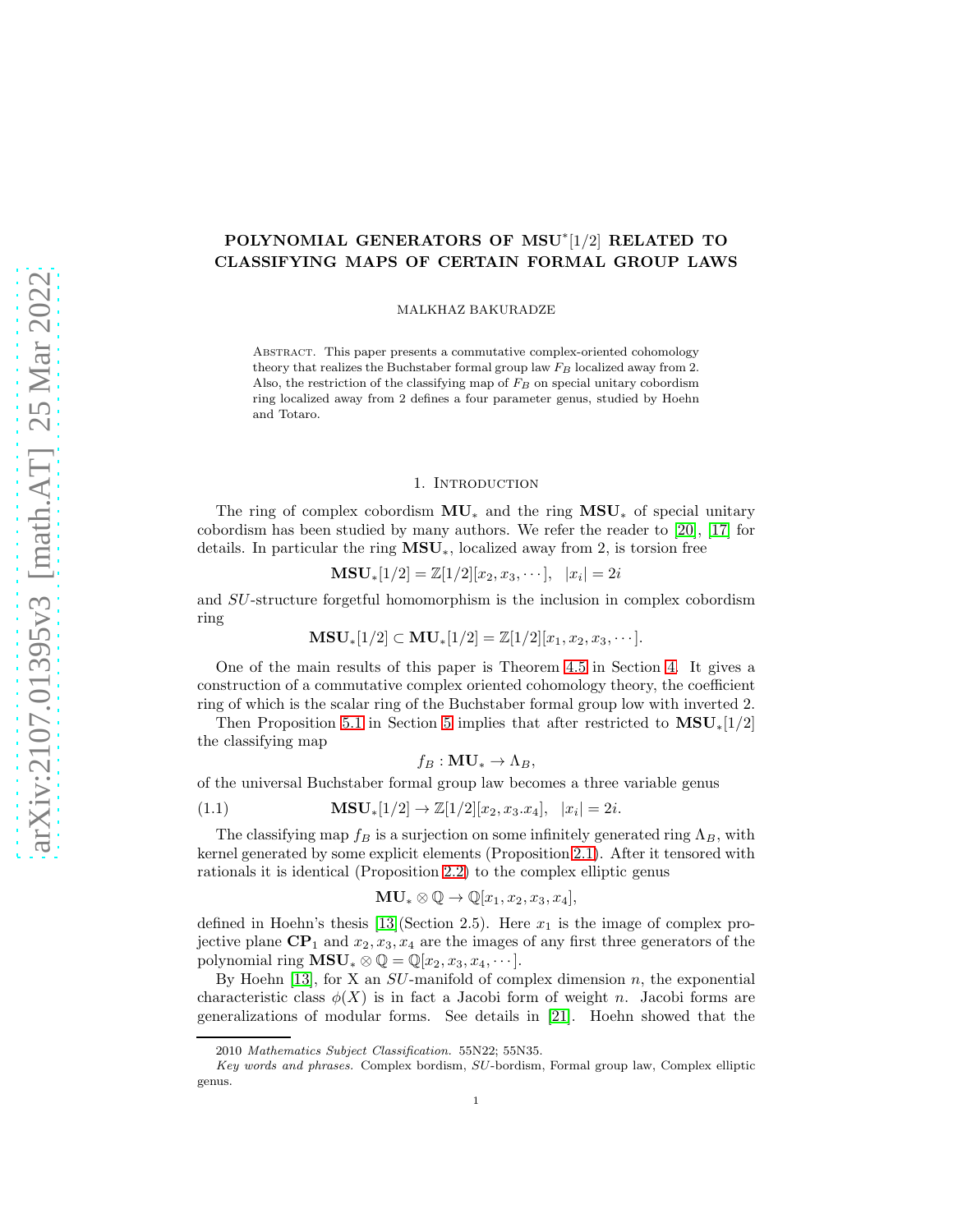Jacobi forms  $x_2, x_3, x_4$  arise as the elliptic genera of certain explicit  $SU$ -manifolds, of complex dimensions 2, 3, 4, so that the homomorphism

$$
\mathbf{MSU}_{*} \to (\begin{array}{c} \text{Jacobi forms over } \mathbb{Z} \end{array})
$$

becomes surjective after it is tensored with  $\mathbb{Z}[1/2]$ .

In [\[21\]](#page-12-3) (Theorem 4.1) Totaro proved that the Krichever-Hoehn complex elliptic genus on complex cobordism viewed as a homomorphism

<span id="page-1-0"></span>
$$
\mathbf{MU}_{*} \otimes \mathbb{Q} \to \mathbb{Q}[x_1, x_2, x_3, x_4],
$$

is surjective and the kernel is equal to the ideal of complex flops.

Then Totaro proved (Theorem 6.1) that the kernel of the complex elliptic genus on  $\overline{\text{MSU}}_* \otimes \mathbb{Z}[1/2]$  is equal to the ideal I of SU-flops. Also, the quotient ring is a polynomial ring:

(1.2) 
$$
\mathbf{MSU}_{*}[1/2]/I = \mathbb{Z}[1/2][x_2, x_3, x_4].
$$

Unfortunately  $\text{MSU}_*$  is not complex oriented. This makes it difficult to compute the genus [\(1.2\)](#page-1-0) on specific explicit elements.

It would be nice to develop a method for calculating [\(1.2\)](#page-1-0) explicitly in terms of the universal formal group law using some generators of  $\mathbf{MSU}_*[1/2]$  treated as explicit elements in  $MU_*[1/2]$ .

In Section [5](#page-7-2) we give one such approach. In particular, this goal can be achieved as follows: consider the integral Buchstaber genus which is identical to the Krichever-Hoehn complex elliptic genus over  $MU_* \otimes \mathbb{Q}$ . i.e., we replace the ideal of complex flops with a more explicit, albeit less geometric ideal.

In Section [6](#page-8-0) we use the polynomial generators of the spherical cobordism ring  $W_*[1/2]$  constructed in [\[12\]](#page-12-4) and define certain polynomial generators of  $\text{MSU}_*[1/2]$ . In particular, we use fact that  $W_*[1/2]$  is generated by the coefficients of the corresponding formal group law. Given Novikov's criteria and that  $W_*[1/2]$  is a free  $\text{MSU}_*[1/2]$  module generated by 1 and  $\text{CP}^1$ , we define some generators in  $\text{MSU}_*(1/2)$  (Proposition [6.3\)](#page-10-0) in terms of the universal formal group. Finally the explicit quotient map of the Buchstaber formal group law (Proposition [2.1\)](#page-3-0) gives the decompositions of constructed generators  $\text{MSU}_*$  of dimensions > 10 in polynomial ring  $\mathbb{Z}[1/2][x_2, x_3, x_4]$ . It is a way to calculate the genus [\(1.2\)](#page-1-0) in terms of the universal formal group law.

In Section [7](#page-10-1) we consider the restriction of classifying map of the universal Abel formal group law on  $MSU_*[1/2]$  to define a genus with one parameter.

### 2. Preliminaries

The theory  $W_*$  of  $c_1$ -spherical bordism is defined geometrically in [?] (Chapter VIII). The closed manifolds  $M$  with a  $c_1$ -spherical structure, consists of

– a stably complex structure on the tangent bundle  $TM$ ;

– a  $\mathbb{CP}^1$ -reduction of the determinant bundle, that is, a map  $f: M \to \mathbb{CP}^1$  and an equivalence  $f^*(\eta) \simeq \det TM$ , where  $\eta$  is the tautological bundle over  $\mathbf{CP}^1$ .

This is a natural generalization of an SU-structure, which can be thought of as a trivialization of the determinant bundle. The corresponding bordism theory is called  $c_1$  -spherical bordism and is denoted  $W_*$ . The unitary and special unitary bordism rings are denoted by  $MU_*$  and  $MSU_*$  respectively. We refer to [\[17\]](#page-12-1) and [\[12\]](#page-12-4) for details on  $\mathbf{MSU}_*$  and  $W_*$  that we will be using throughout the paper.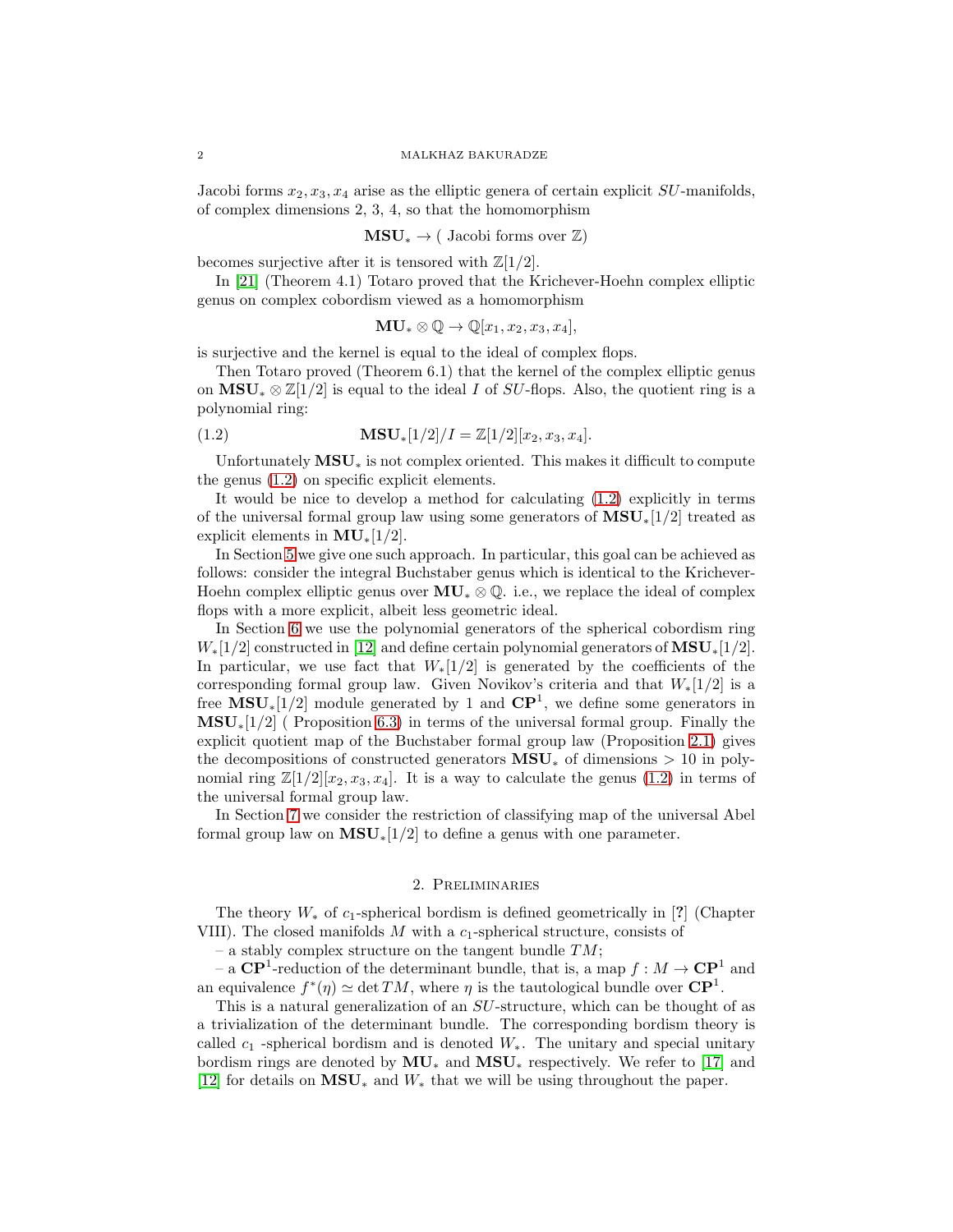Motivated by string theory in [\[14\]](#page-12-5), [\[13\]](#page-12-2), [\[21\]](#page-12-3) the universal Krichever-Hoehn complex elliptic genus  $\phi_{KH}$  is defined as the ring homomorphism

(2.1) 
$$
\phi_{KH}: \mathbf{MU}^* \to \mathbb{Q}[q_1, q_2, q_3, q_4]
$$

associated to the Hirzebruch characteristic power series  $Q(x) = \frac{x}{f(x)}$ , where

$$
h(x) = \frac{f'(x)}{f(x)}
$$

is the solution of the differential equation in  $MU^* \otimes \mathbb{Q}$ 

(2.2) 
$$
(h')^2 = S(h),
$$

where

$$
S(x) = x^4 + q_1 x^3 + q_2 x^2 + q_3 x + q_4,
$$

for some formal parameters  $|q_i| = 2i$ .

One consequence of Krichever-Hoehn's rigidity theorem [\[14\]](#page-12-5), [\[13\]](#page-12-2) is that [\[21\]](#page-12-3), ([\[13\]](#page-12-2), Kor 2.2.3) if  $F \to E \to B$  is a fiber bundle of closed connected weakly complex manifolds, with structure group a compact connected Lie group  $G$ , and if  $F$  is an SU-manifold, then the elliptic genus  $\phi_{KH}$  satisfies  $\phi_{KH}(E) = \phi_{KH}(F)\phi_{KH}(B)$ . In fact, the elliptic genus is the universal genus with the above multiplicative property

In([\[21\]](#page-12-3), Theorem 6.1) Totaro gave a geometric description of the kernel ideal I of the complex elliptic genus restricted to  $MSU[1/2]$ , the ideal of SU flops. This kernel is equal to the ideal in  $\text{MSU}_*[1/2]$  generated by twisted projective bundles  $\mathbf{CP}(A \oplus B)$  over weakly complex manifolds Z such that the complex vector bundles A and B over Z have rank 2 and  $c_1Z + c_1A + c_1B = 0$ ; in this case, the total space is an SU-manifold. Then Totaros's result says that the  $I \in MU_*[1/2]$  contains a polynomial generator of  $\text{MSU}_*[1/2]$  in real dimension 2n for all  $n \geq 5$  and

(2.3) 
$$
\mathbf{MSU}_{*}[1/2]/I \simeq \mathbb{Z}[1/2][x_2, x_3, x_4].
$$

In [\[13\]](#page-12-2) by using of characteristic classes, Hoehn constructed a base sequence  $W_1, W_2, W_3, \cdots$  of the rational cobordism ring  $MU^* \otimes \mathbb{Q}$  on which  $\phi_{KH}$  has the values  $A, B, C, D$ , and 0 for  $W_i$  with  $i > 4$ .

As another generalization of Oshanin's elliptic genus Schreieder in [\[19\]](#page-12-6) studied a genus  $\psi$  with logarithmic series

$$
\log_{\psi}(x) = \int_0^x \frac{dt}{R(t)}, \ R(t) = \sqrt{1 + q_1 t + q_2 t^2 + q_3 t^3 + q_4 t^4}.
$$

The genus  $\psi$  is easily calculable on cobordism classes of complex projective spaces  $\mathbf{CP}_i$ , the generators of the domain

$$
\mathbf{MU}^* \otimes \mathbb{Q} = \mathbb{Q}[\mathbf{CP}_1, \mathbf{CP}_2, \cdots].
$$

This is because of the equation  $(\log_{\psi}(x))^{2} = 1/R^{2}(x) = \sum_{i \geq 1} \psi(\mathbf{CP}_{i})x^{i}$  we need only the Taylor expansion of  $(1 + y)^{-1/2}$ .

It is natural to ask whether one can calculate  $\phi_{KH}$  in an elementary manner, different from that relying on the formulas in [\[13\]](#page-12-2) and [\[8\]](#page-12-7).

Viewed as a classifying map  $\psi$  is strongly isomorphic to genus  $\phi$  by the series  $\mu(x) = \sum_{i \geq 0} \mathbf{CP}_i x^{i+1}$  [\[5\]](#page-12-8). This gives a method for explicit calculation of  $\phi_{KH}$ . In  $[3, 4]$  $[3, 4]$  we introduced the formal power series

(2.4) 
$$
A(x,y) = \sum A_{ij} x^i y^j = F(x,y)(x\omega(y) - y\omega(x)) \in \mathbf{MU}^*[[x,y]],
$$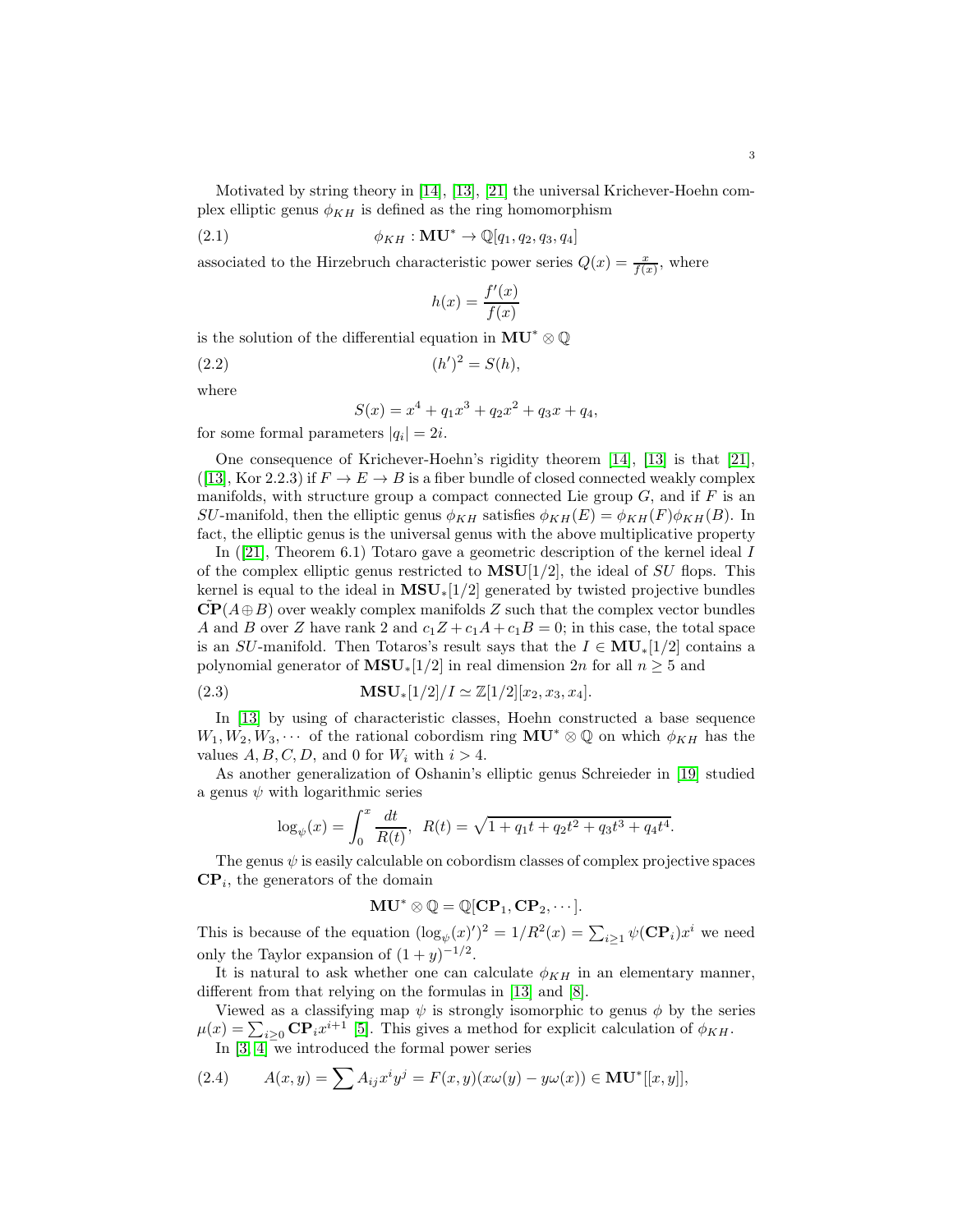where

$$
F = F(x, y) = \sum \alpha_{ij} x^i y^j
$$

is the universal formal group law over complex cobordism ring  $MU^*$  and

$$
\omega(x) = \frac{\partial F(x, y)}{\partial y}(x, 0) = 1 + \sum_{i \ge 1} w_i x^i
$$

is the invariant differential of F.

The series  $A(x, y)$  has proven to be interesting for the following reasons.

<span id="page-3-0"></span>**Proposition 2.1.** [\[4\]](#page-12-10). *i)* The obvious quotient map

$$
f_B: \mathbf{MU}^* \to \mathbf{MU}^*/(A_{ij}, i, j \ge 3)
$$

classifies a formal group law which is identical to the universal Buchstaber formal group law  $F_B$ , the universal formal group law of the form

$$
\frac{x^2A(y) - y^2A(x)}{xB(y) - yB(x)},
$$

where  $A(0) = B(0) = 1$ .

(ii) If  $A'(0) = B'(0)$  then  $B(x)$  is identical to the image of  $\omega(x)$  under the  $classifying map f_B.$ 

<span id="page-3-1"></span>**Proposition 2.2.** [\[5\]](#page-12-8). After it is tensored with rationals the classifying map  $f_B$ of the Buchstaber formal group law is identical to the Krichever-Hoehn complex elliptic genus

$$
\phi: \mathbf{MU}^* \otimes \mathbb{Q} \to \Lambda_B \otimes \mathbb{Q} = \mathbb{Q}[\mathbf{CP}_1, \mathbf{CP}_2, \mathbf{CP}_3, \mathbf{CP}_4],
$$

where  $\mathbf{CP}_i$  are complex projective spaces.

For explicit calculation of the Krichever-Hoehn genus the following observation is helpful.

**Proposition 2.3.** [\[5\]](#page-12-8). Over the ring  $MU^* \otimes \mathbb{Q}$  the series  $\frac{x}{\omega(x)}$  is the strong isomorphism from the formal group law with logarithm series

$$
\int_0^x \frac{dt}{\sqrt{1 + p_1 t + p_2 t^2 + p_3 t^3 + p_4}}
$$

in [\[19\]](#page-12-6) to the formal group law classified by  $f$ .

## <span id="page-3-2"></span>3. Some auxiliary combinatorial definitions

By Euclid's algorithm for the natural numbers  $m_1, m_2, \cdots, m_k$  one can find integers  $\lambda_1, \lambda_2, \cdots, \lambda_k$  such that

(3.1) 
$$
\lambda_1 m_1 + \lambda_2 m_2 + \cdots + \lambda_k m_k = \gcd(m_1, m_2, \cdots, m_k).
$$

<span id="page-3-3"></span>Let

(3.2) 
$$
d(m) = gcd\left\{ {m+1 \choose 1}, {m+1 \choose 2}, \cdots, {m+1 \choose m-1} \mid m \ge 1 \right\}.
$$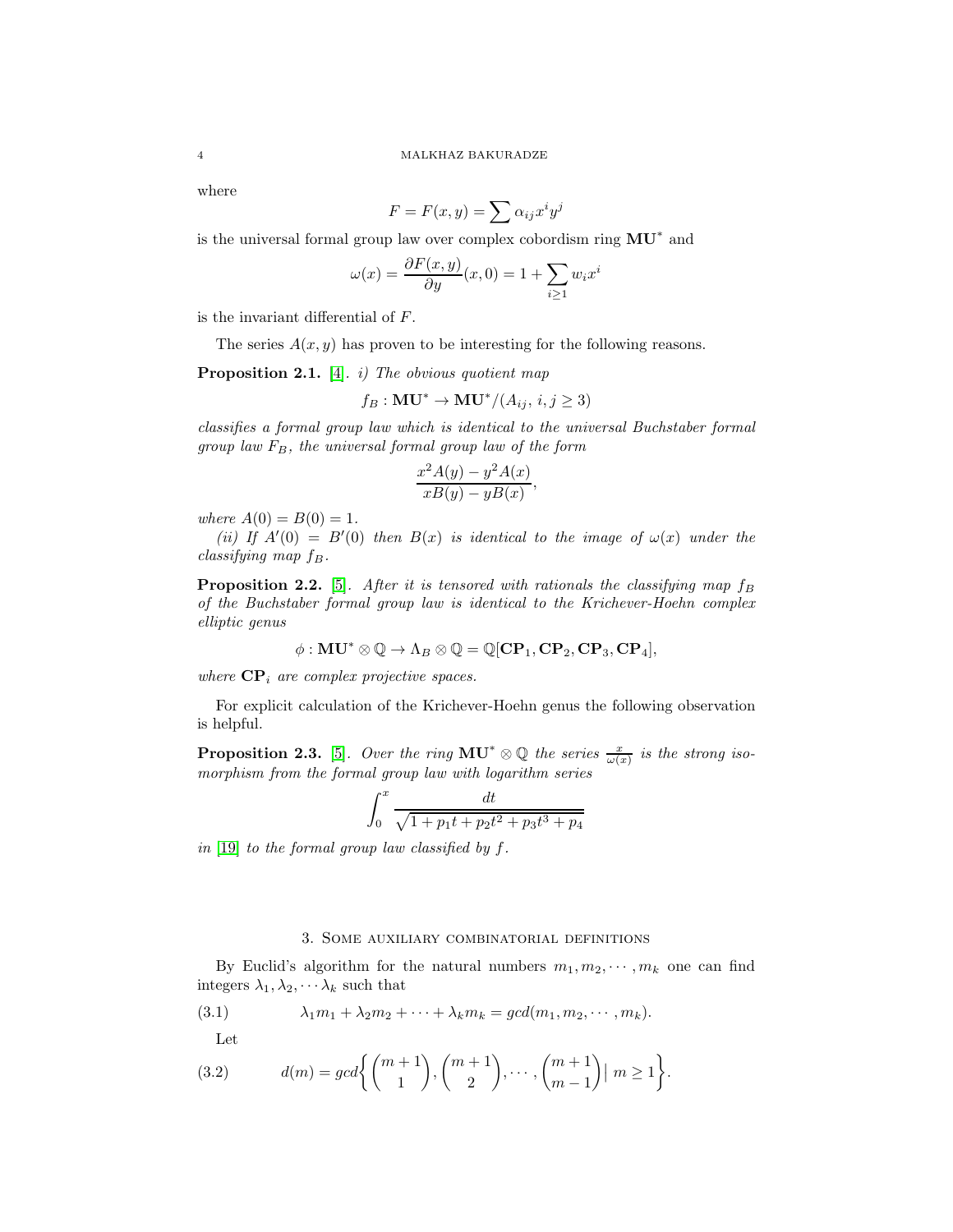By [\[15\]](#page-12-11) one has

<span id="page-4-2"></span>
$$
d(m) = \begin{cases} p, & \text{if } m+1 = p^s \text{ for some prime } p, \\ 1, & \text{otherwise.} \end{cases}
$$

For the coefficients of universal formal group law  $F(x, y) = \sum \alpha_{ij} x^i y^j$  the elements

(3.3) 
$$
e_m = \lambda_1 \alpha_{1m} + \lambda_2 \alpha_{2m-1} + \cdots + \lambda_m \alpha_{m1}
$$

are multiplicative generators in MU∗.

By [\[9\]](#page-12-12), Theorem 9.9, or [\[22\]](#page-12-13)

(3.4) 
$$
\frac{D(m)}{d(m)} = \begin{cases} d(m-1) & \text{if } m \neq 2^k - 2, \\ 2 & \text{if } m = 2^k - 2. \end{cases}
$$

where

(3.5) 
$$
D(m) = gcd\left\{ {m+1 \choose i} - {m+1 \choose i-1} \mid 2 < i < m-1, m \ge 5 \right\}.
$$

<span id="page-4-1"></span>Let  $m \geq 4$  and let  $\lambda_2, \cdots, \lambda_{m-2}$  are such integers that

(3.6) 
$$
d_2(m) := \sum_{i=2}^{m-2} \lambda_i \binom{m+1}{i} = gcd \bigg\{ \binom{m+1}{2}, \cdots, \binom{m+1}{m-2} \bigg\}.
$$

<span id="page-4-4"></span>Then by [\[9\]](#page-12-12) Lemma 9.7 one has for  $m \geq 3$ 

(3.7) 
$$
d_2(m) = d(m)d(m-1).
$$

Note  $d(n)$  are the Chern numbers of the generators in complex cobordism of dimension 2n.

For the generators

<span id="page-4-3"></span>
$$
A_{ij}, \ i, j \ge 3, \ i+j-2 = m
$$

of the quotient ideal corresponding to  $\Lambda_B$ , the scalar ring of the universal Buch-staber formal group law in Proposition [2.1](#page-3-0) and the integers  $\lambda_2, \dots, \lambda_{m-2}$  corresponding to [\(3.5\)](#page-4-1) consider the linear combinations

(3.8) 
$$
T_m = \lambda_2 A_{3m-1} + \lambda_3 A_{4m-2} + \cdots \lambda_{m-2} A_{m-13}.
$$

The elements  $T_{p^s}$ , where p is a prime number, and  $e_i$  in [\(3.3\)](#page-4-2) for  $i \neq p^s$  will play a major role in Section [4.](#page-4-0)

## <span id="page-4-0"></span>4. Realization of the universal Buchstaber formal group law localized away from 2.

Let  $e_i$  and  $T_i$  be as in [\(3.3\)](#page-4-2) and [\(3.8\)](#page-4-3) respectively. Let  $J_B$  be the ideal of  $MU_* = \mathbb{Z}[e_1, e_2, \dots]$ 

$$
J_B = \{A_{ij}, i, j \ge 3\},\
$$

the quotient ideal of the universal Buchstaber formal group law  $F_B$  classified by

$$
f_B: \mathbf{MU}_* \to \mathbf{MU}_* / J_B = \Lambda_B.
$$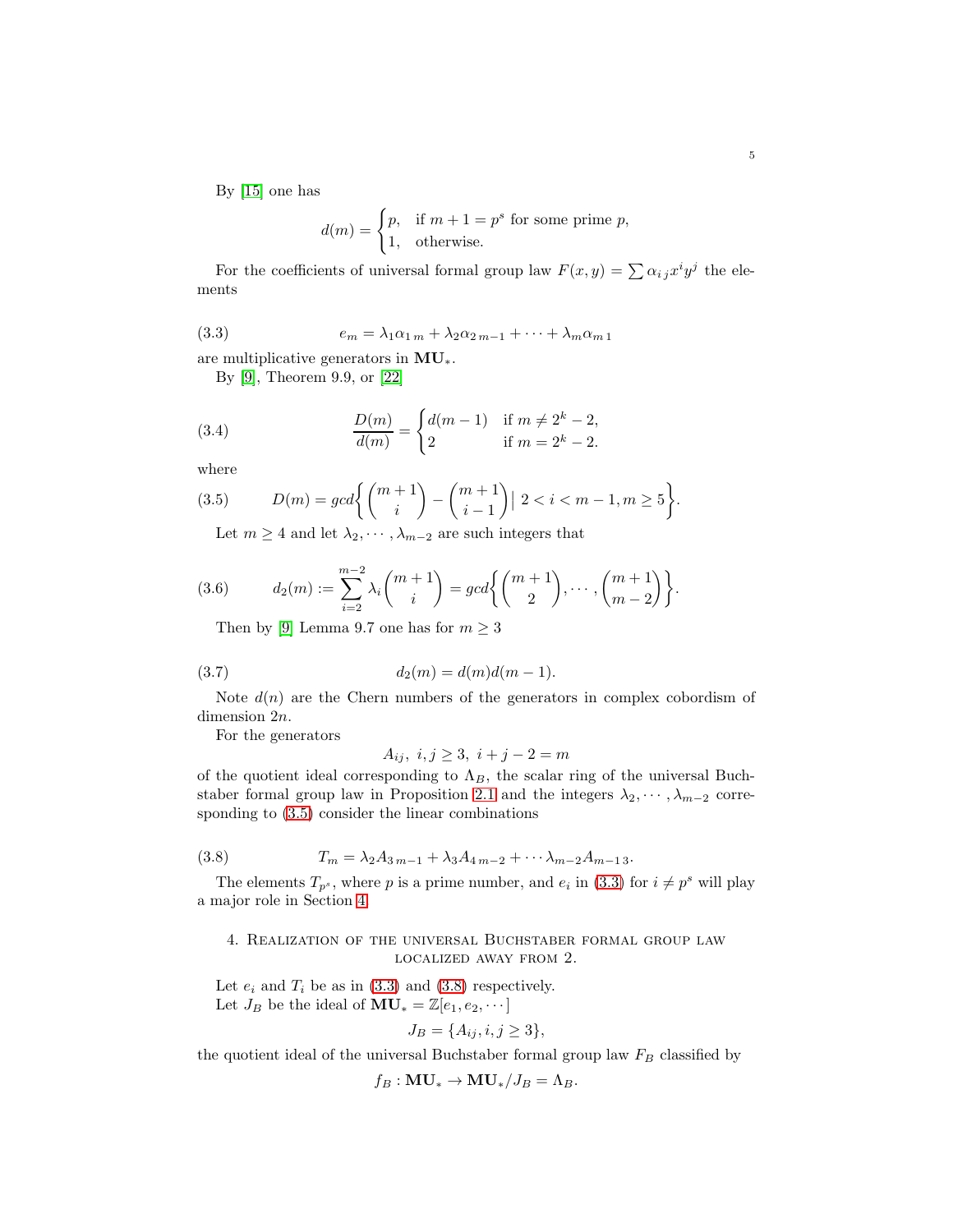The ideal  $J_B$  is not prime as the quotient ring  $\Lambda_B$  is not an integral domain: it has 2-torsion element of degree 12 [\[4\]](#page-12-10). Here we use the results of [\[9\]](#page-12-12), that  $\Lambda_B$  is generated by  $f_B(e_j)$ ,  $j = 1, 2, 3, 4$  and  $j = p^r$ ,  $r \ge 1$ , p is prime, and  $j = 2^k - 2$ ,  $k \geq 3$ . Then the ideal  $Tor(\Lambda_B)$  is generated by the elements of order 2, namely  $f_B(e_j), \ j=2^k-2, \ k\geq 3.$ 

<span id="page-5-0"></span>The ideal  $Tor(\Lambda_B)$  is prime as  $\Lambda_B$  in

(4.1) 
$$
f_{\mathcal{B}}: \mathbf{MU}_{*} \to \Lambda_{B} \to \Lambda_{B}/Tor(\Lambda_{B}) = \Lambda_{\mathcal{B}}.
$$

is an integral domain and so is  $J_{\mathcal{B}} = f_B^{-1}(Tor(\Lambda_B))$ , the preimage ideal in  $MU_*$ . Then the ideal

(4.2) 
$$
J_{\mathcal{B}} = J_B + (e_{2^k - 2}), k \ge 3
$$

is the kernel of the composition [\(4.1\)](#page-5-0). Denote by  $F<sub>B</sub>$  the formal group law classified by  $f_{\mathcal{B}}$ .

Let

<span id="page-5-2"></span>(4.3) 
$$
J = (\mathcal{T}_l, l \ge 5), \text{ where } \mathcal{T}_l = \begin{cases} T_l, & n = p^s, p \text{ is a prime} \\ e_l, & \text{otherwise.} \end{cases}
$$

Let  $J_{\mathcal{B}}(l) \subset J_{\mathcal{B}}$ , generated by those elements whose degree is greater or equal  $-2l$ , and let  $J(l) \subset J$  be generated by  $\mathcal{T}_5, \cdots, \mathcal{T}_l$ .

<span id="page-5-1"></span>Remark 4.1. We note that those polynomials in  $\mathbb{Z}[e_1, e_2, \dots, e_l]$  that are in the kernel of  $f_{\mathcal{B}}$  can be viewed as the elements of  $J_{\mathcal{B}}(l)$ .

<span id="page-5-4"></span>**Proposition 4.2.**  $J(l) = J<sub>B</sub>(l)$  for any natural  $l \geq 5$ .

Proof. It is clear that  $J(l) \subset J_{\mathcal{B}}(l)$ .

Let us prove  $J_{\mathcal{B}}(l) \subset J(l)$  by induction on l. It is obvious for  $l = 5$  as  $T_5 = A_{34}$ . To prove  $J_{\mathcal{B}}(l) = J_{\mathcal{B}}(l-1) + T_l$  note

$$
s_{i+j-2}(A_{ij}) = {i+j-1 \choose j-1} - {i+j-1 \choose j}.
$$

Indeed, modulo decomposable elements

<span id="page-5-3"></span>
$$
A_{ij} = \alpha_{i-1j} - \alpha_{ij-1}
$$

and  $s_{i+j-1}(\alpha_{ij}) = -\binom{i+j}{i}$ . Now apply Euclid's algorithm for  $m_i = s_i(A_{i,l+2-i})$ , fix the integers  $\lambda_i$  and consider the elements  $T_l$  in [\(3.8\)](#page-4-3).

The combinatorial identities in Section 3 implies that

(4.4)  $s_l(T_l) = D(l)$ 

is the greatest common divisor of the integers  $s_l(A_{ij})$  for  $A_{ij} \in J_B$ .  $i + j - 2 = l$ . It follows that

$$
A_{ij} = \frac{s_n(A_{ij})}{D(l)}T_l + P(e_1, e_2, \cdots e_{l-1}),
$$

for some polynomial  $P$ , i.e.,

$$
A_{ij} = P(e_1, e_2, \cdots, e_{l-1})
$$
 modulo  $T_l$ 

Therefore  $P(e_1, e_2, \dots, e_{l-1})$  is in the kernel of  $f_{\mathcal{B}}$ , i.e., is in  $J_{\mathcal{B}}(l-1) = J(l-1)$ by above Remark [4.1.](#page-5-1)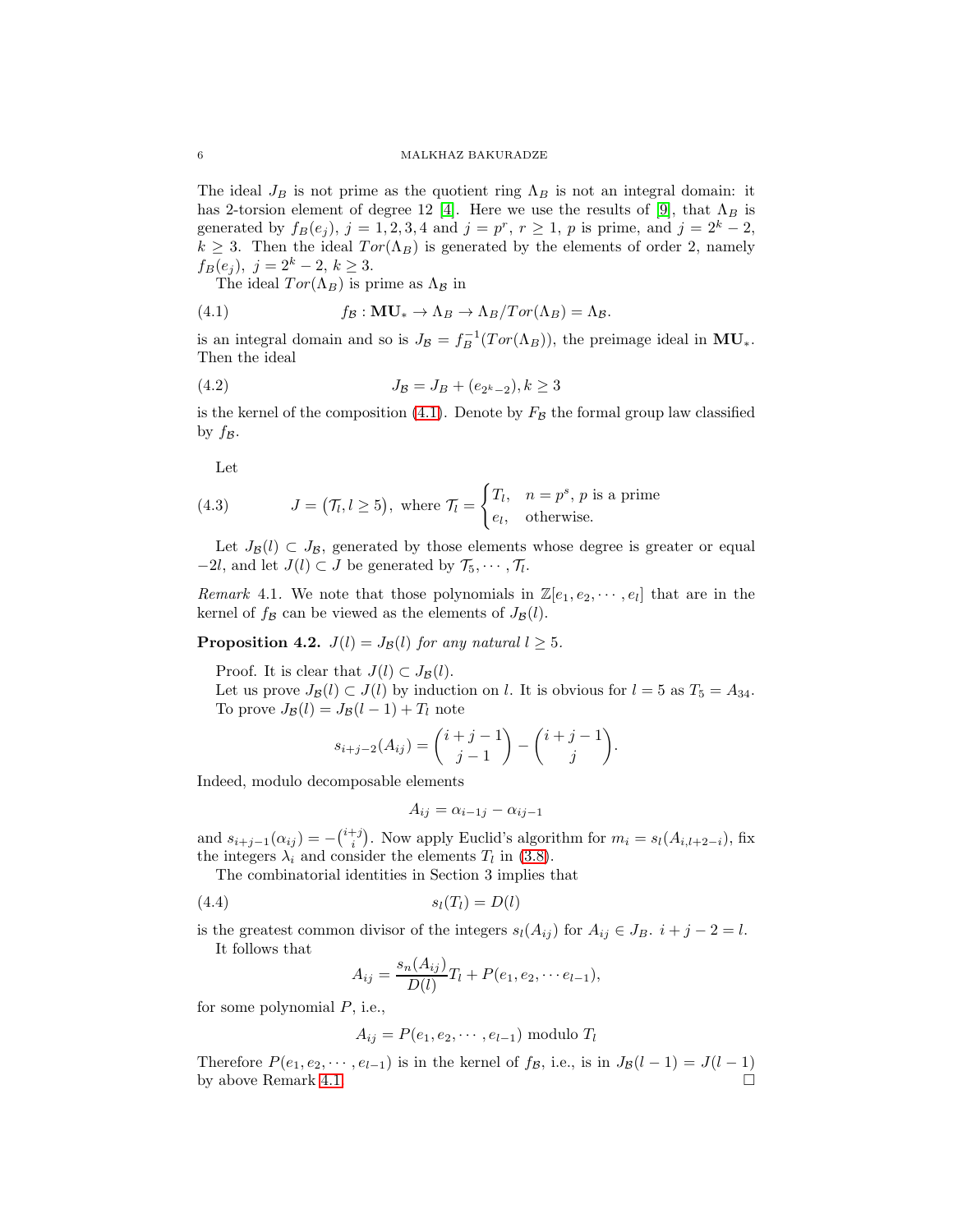$$
{\bf MU}_{\ast}/J(l)=A_{l}/J(l)\otimes A^{l+1}
$$

.

<span id="page-6-1"></span>**Proposition 4.3.** *i)* The ideal J in  $(4.3)$  is regular;

ii)  $A_l/J(l)$  and  $MU_*/J(l)$  are integral domains, or equivalently  $J(l)$  is prime.

It is clear that ii) implies i): If  $MU_*/J(l)$  is integral domain for any  $l \geq 5$ , i.e., it has no zero divisors, then multiplication by  $\mathcal{T}_{l+1}$  is monorphism. Therefore the sequence  $\mathcal{T}_5, \mathcal{T}_6, \cdots$  of generators of J is regular.

We will see that ii) follows from the proof of Proposition 6.5 in [\[9\]](#page-12-12) and the following

<span id="page-6-0"></span>**Lemma 4.4.** For  $p^r \leq l < p^{r+1}$  the ring  $A_l/J(l) \otimes \mathbb{F}_p$  is additively generated by the following monomials

For  $p=2$ ,

$$
\alpha_1^{m_1} \beta_2^{m_2} \alpha_3^{m_3} \beta_2^{k_1} \beta_2^{k_2} \cdots \beta_{2^{r-1}}^{k_{r-1}} \beta_{2^r}^m, \quad k_1, k_2, k_{r-1} = 0, 1;
$$

For  $p=3$ ,

 $\alpha_1^{m_1} \beta_2^{m_2} \beta_4^{m_4} \beta_3^{k_1} \beta_{3}^{k_2} \cdots \beta_{3r-1}^{k_{r-1}} \beta_3^{m_r}, \quad k_1, k_2, k_{r-1} = 0, 1, 2;$ 

For prime  $p > 3$ ,

 $\alpha_1^{m_1} \beta_2^{m_2} \alpha_3^{m_3} \beta_4^{m_4} \beta_p^{k_1} \beta_{p}^{k_2} \cdots \beta_{p^{r-1}}^{k_{r-1}} \beta_p^m$ ,  $0 \le k_1, k_2, k_{r-1} \le p-1$ ,

not divisible by  $\alpha_1^{j_1}\beta_2^{j_2}\alpha_3^{j_3}\beta_4^{j_4}$ , where  $(j_1j_2j_3j_4)$  corresponds to leading lexicographical monomial ordering for which  $\lambda_{j_1j_2j_3j_4} \not\equiv 0 \mod p$  in

$$
p\beta_p = \sum \lambda_{j_1 j_2 j_3 j_4} \alpha_1^{j_1} \beta_2^{j_2} \alpha_3^{j_3} \beta_4^{j_4}.
$$

Proof. We follow the proof of Proposition 6.5 in [\[9\]](#page-12-12). To get the generating monomials in Lemma [4.4](#page-6-0) we need only to modify the generating monomials of  $\Lambda_{\mathcal{B}} \otimes \mathbb{F}_p$ . In particular, in (6.17), (6.18) and (6.20) there are extra factors for  $A_l/J(l), p^r \leq l < p^{r+1}$ , namely

$$
\beta_{p^{r+1}}^{k_1} \beta_{p^{r+2}}^{k_2} \cdots \beta_{p^{r+s}}^{k_s} \cdots, \quad k_1, k_2, \cdots \leq p-1.
$$

We have to replace these factors by

$$
\beta_{p^r}^{pk_1+p^2k_2+\cdots+p^sk_s+\cdots}
$$

This is because of  $\beta_{p^{r+1}} \notin A_l$ . In this way for each m we keep the total number of generating monomials of  $\Lambda^{-2m} \otimes \mathbb{F}_p$  since there is no relation (6.2) of [\[9\]](#page-12-12) in our ring  $A_l/J(l) \otimes \mathbb{F}_p$ .

Denote by  $[\mathcal{T}_i]$  the cobordism class representing the generator  $\mathcal{T}_i$  of the ideal J. Consider the sequence

$$
\Sigma_T = ([\mathcal{T}_5], [\mathcal{T}_6], \cdots).
$$

The Sullivan-Baas construction [\[1\]](#page-12-14) of cobordism with singularities  $\Sigma_T$  gives a cohomology theory  $\mathbf{MU}_{\Sigma_T}^*(-)$  which by regularity of the ideal J has a scalar ring

$$
\mathbf{MU}_{\Sigma_T}^*(pt) = \mathbf{MU}_*/J = \Lambda_{\mathcal{B}}.
$$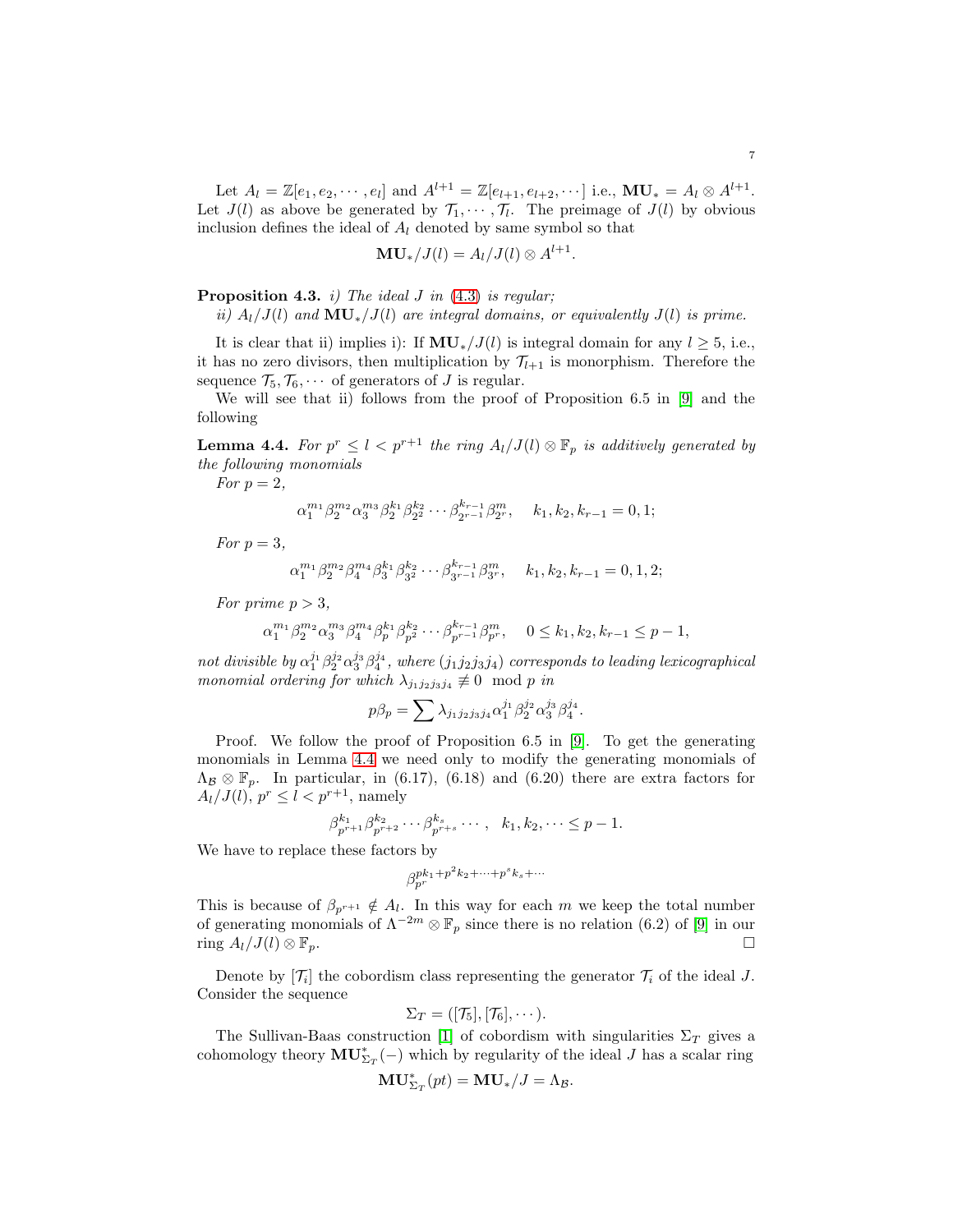By Mironov [\[16\]](#page-12-15) (Theorem 4.3 and Theorem 4.5)  $\mathbf{MU}^*_{\Sigma_T}(-)$  admits an associate multiplication and all obstructions to commutativity are in  $\Lambda_B \otimes \mathbb{F}_2$ . Therefore after localization away from 2 all obstructions vanish and we get a commutative cohomology

$$
h_{\mathcal{B}}^*(-):=\mathbf{MU}^*_{\Sigma_T}[1/2](-).
$$

Here we recall that  $\Lambda_B[1/2] = \Lambda_B[1/2]$  by definition of  $\Lambda_B$ .

It is clear that  $h^*_{\mathcal{B}}(-)$  is complex oriented as the Atiyah-Hirzebruch spectral sequence  $H^*(-, h^*_{\mathcal{B}}(pt)) \Rightarrow h^*_{\mathcal{B}}(-)$  collapses for  $BU(1) \times BU(1)$ .

Thus we can state

<span id="page-7-0"></span>**Theorem 4.5.** There exist a commutative complex oriented cohomology  $h^*_{\mathcal{B}}(-)$ with scalar ring isomorphic to  $\Lambda_{\mathcal{B}}[1/2]$ , the ring of coefficients of the universal Buchstaber formal group law localized away from 2.

### 5. THE RESTRICTION OF THE BUCHSTABER GENUS ON  $\text{MSU}_*[1/2]$

<span id="page-7-2"></span>Taking into account [\[18\]](#page-12-16) that after localized away from 2, the forgetful map from the special unitary cobordism  $\mathbf{MSU}_{*}[1/2] = \mathbb{Z}[1/2][x_2, x_3, \cdots]$  to complex cobordism  $MU_*[1/2]$  is an injection, define the following ideal extensions in  $MU_*|[1/2]$ :

 $J_{SU}^e$ , generated by any polynomial generators  $x_n$  of  $\text{MSU}_*[1/2]$ ,  $n \geq 5$  viewed as elements in  $MU_*[1/2]$  by forgetful injection map;

 $J_T^e$ , generated by SU-flops [\[21\]](#page-12-3) of dimension  $\geq 10$  again viewed as elements in  $MU_*[1/2];$ 

 $J_B^e$ , the contraction ideal by the obvious inclusion  $MU_* \to MU_*[1/2]$  of the ideal  $J_B$  of MU<sub>∗</sub> generated by the elements  $\{A_{ij}, i, j \geq 3\}$ , defined in Section 3.

<span id="page-7-1"></span>**Proposition 5.1.** i)  $J_B^e = J_T^e = J_{SU}^e$ ; ii) When restricted on  $MSU_*[1/2]$  the classifying map of the Buchstaber formal group law localized away from 2, gives a genus with the scalar ring  $\mathbb{Z}[1/2][x_2, x_3, x_4], |x_i|=2i.$ 

One motivation is the restricted Krichever-Hoehn complex elliptic genus below, studied in [\[13\]](#page-12-2) and [\[21\]](#page-12-3). Another construction with the scalar ring  $\mathbb{Z}_{(2)}[a, b]$ ,  $|a| = 2$ ,  $|b| = 6$  see in [\[6\]](#page-12-17).

Proof.  $J_T^e = J_{SU}^e \subseteq J_B^e$ : The homomorphism

$$
\mathbf{MU}_{*} \xrightarrow{f_{B}} \Lambda_{B} \xrightarrow{\subset} \Lambda_{B} \otimes \mathbb{Q} = \mathbb{Q}[x_{1}, x_{2}, x_{3}, x_{4}]
$$

is a specialization of the complex elliptic genus

 $\mathbf{MU}_{*} \stackrel{\subset}{\longrightarrow} \mathbf{MU}_{*} \otimes \mathbb{Q} \to \mathbb{Q}[x_{1},x_{2},x_{3},x_{4}]$ 

by [\[3\]](#page-12-9), therefore vanishes on the kernel of the complex elliptic genus which is the ideal I of complex flops by [\[21\]](#page-12-3) (Theorem 4.1). On the other hand the ring  $\Lambda_B[1/2]$ is torsion free and injected in  $\mathbb{Q}[x_1, x_2, x_3, x_4]$  by [\[9\]](#page-12-12). So the ring homomorphism  $MU_*[1/2] \stackrel{f_B}{\longrightarrow} \Lambda_B[1/2]$  vanishes on *I*, therefore it vanishes on *SU*-flops. Moreover by [\[21\]](#page-12-3) the ideal of  $SU$ -flops  $J_T$  in  $\text{MSU}_*[1/2]$  contains the polynomial generators  $x_n$ ,  $n \geq 5$  constructed by using Euclid's algorithm and SU-flops. Therefore  $J_T =$  $(x_5, \dots)$  and  $J_T^e = J_{SU}^e \subseteq J_B$ .

To prove  $J_B^e \subseteq J_{SU}^e$  note by [\(4.4\)](#page-5-3)  $T_n$  satisfies the criteria for the membership of the set of polynomial generators in

$$
\mathbf{MSU}^*[1/2] = \mathbb{Z}[1/2][x_2, x_3, \cdots], |x_i| = 2i,
$$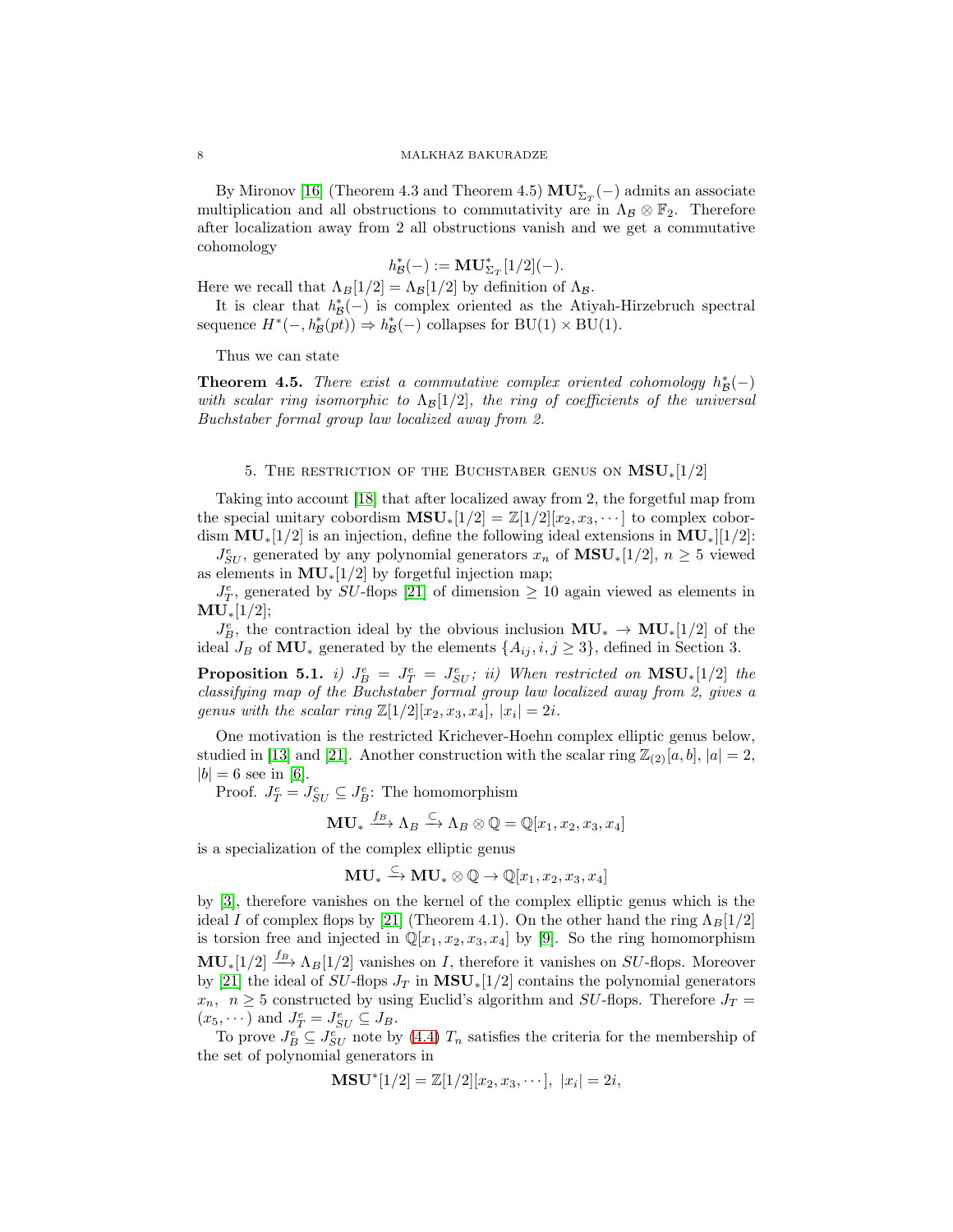described by Novikov in [\[18\]](#page-12-16). In particular, an  $SU$ -manifold M of real dimension  $2n$ ,  $n \geq 2$  is a polynomial generator if and only if  $s_n(M)$ , the main Chern characteristic number is as follows

(5.1) 
$$
s_n(M) = \begin{cases} \pm 2^k p & \text{if } n = p^l, \ p \text{ is odd prime,} \\ \pm 2^k p & \text{if } n + 1 = p^l, \ p \text{ is odd prime,} \\ \pm 2^k & \text{otherwise.} \end{cases}
$$

It follows that the generators  $A_{ij}$  of  $J_B$ , with  $i + j = n + 2$  and the generators  $x_n$  of  $J_{SU}^e \subset J_B^e$  are related as follows  $A_{ij} \equiv \frac{s_n(A_{ij})}{D(n)}$  $\frac{d_n(A_{ij})}{D(n)}T_n$ ,  $T_n \equiv \pm 2^{k(n)}x_n$ , mod decomposables. Therefore we can proceed as in the proof of Proposition [4.2.](#page-5-4)  $\Box$ 

Recall also that  $\Lambda_B[1/2] = \Lambda_B[1/2]$  is an integral domain. Note that Proposition [4.3](#page-6-1) implies

<span id="page-8-2"></span>**Proposition 5.2.** The sequence  $\{x_n\}$ ,  $n \geq 5$  of any polynomial generators in  $\textbf{MSU}$ <sub>\*</sub>[1/2] viewed as elements in  $\textbf{MU}$ <sub>\*</sub>[1/2] by forgetful map is regular.

Corollary 5.3. After restriction on MSU<sub>∗</sub> the Buchsteber genus  $f_B$  gives a cohomology theory  $\mathbf{MSU}_{\Sigma}^{*}[1/2]$  with singularities  $\Sigma = (x_5, \dots),$  with the scalar ring

$$
\mathbb{Z}[1/2][x_2, x_3, x_4], |x_i| = 2i.
$$

6. 
$$
MSU_*[1/2]
$$

<span id="page-8-0"></span>Unfortunately  $MSU_*$  is not complex oriented. Therefore we now consider the formal group law  $F_U(x,y) = \sum_{i} \alpha_{ij} u^i v^j$ . Recall the idempotent in [\[12\]](#page-12-4) and the projection

$$
\pi_0: \mathbf{MU}_* \to \mathbf{MU}_* : \ \pi_0 = 1 + \sum_{k \geqslant 2} \alpha_{1k} \partial_k
$$

and the projection  $\pi_0 : MU_* \to W_* = Im \pi_0$ .

Then  $W_*$  is a ring with multiplication  $*$  and  $\pi_0(a \cdot b) = a * b$ . By [\[12\]](#page-12-4) Proposition 2.15 the multiplication ∗ is given by

$$
a * b = ab + 2[V]\partial a \partial b,
$$

where  $[V] = \alpha_{12} \in MU_4$  is the cobordism class  $\mathbf{CP}_1^2 - \mathbf{CP}_2$ .

 $W_*$  is complex oriented and by [\[12\]](#page-12-4) Proposition 3.12 the ring  $W_*$ [1/2] is generated by the coefficients of the formal group law

$$
F_W = F_W(x, y) = \sum w_{ij} x^i y^j.
$$

Here we follow [\[7\]](#page-12-18), [\[12\]](#page-12-4) to include  $W_*$  in

$$
\pi_*(\Gamma) = MU_*[t]/(t^2 - [V] + \alpha_{21}).
$$

Then

$$
\phi_* F_W = u + v + \sum_{i,j \ge 1} (w_{ij} + t \partial w_{ij}) u^i v^j
$$

is strongly isomorphic to  $F_U$  (considered as a formal group low over  $\pi_*(\Gamma)$  via the natural inclusion) by a series  $\gamma^{-1}$ .

<span id="page-8-1"></span>By [\[7\]](#page-12-18), Lemma 3 any orientation  $w \in W_2$  gives the following identity in  $\pi_*(\Gamma)$ 

(6.1) 
$$
\gamma(u) = \phi_*(w) = \pi_0(u) + t\partial u = u + tu\bar{u} + \sum_{i \ge 2} \alpha_{i1} u\bar{u}^i.
$$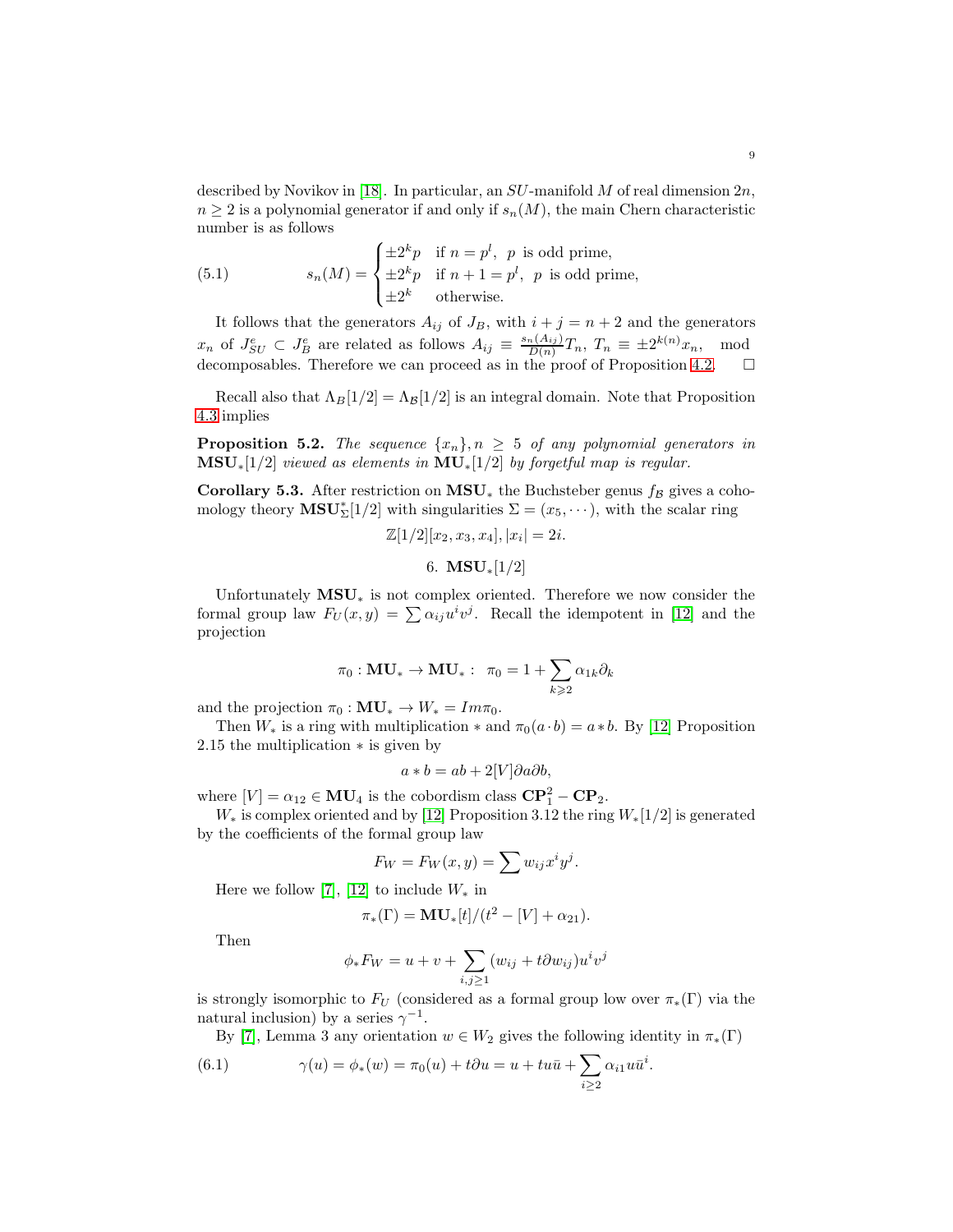By [\[12\]](#page-12-4), Lemma 3.5 any orientation  $w \in W_2$  gives  $w_i \in W_{2i}$  and  $\lambda \in MU_2 = W_2$ such that one has in  $\pi_*(\Gamma)$ 

$$
\gamma(u)=u-(\lambda+(2l+1)t)u^2+\sum_{i\geqslant 12\gamma_{i+1}}u^{i+1}mod J^2+tJ,
$$

where  $2l = \partial \lambda, l \in \mathbb{Z}, \gamma_{i+1} = (-1)^i \alpha_{1i} + w_i.$ 

Having the inclusions  $W_*$  and  $\overline{\text{MU}}_*$  in  $\pi_*(\Gamma)$  one can calculate the main Chern numbers of  $w_{ij}$  in terms of Chern numbers of  $\alpha_{ij}$ .

**Lemma 6.1.** Let  $i + j - 1 = k \ge 3$ . Then one for main Chern numbers

$$
s_k(w_{ij}) = \begin{cases} ps_k(\alpha_{ij}) & \text{if } k = p^s, \ p \text{ is any prime, } s > 0, \\ s_k(\alpha_{ij}) & \text{otherwise.} \end{cases}
$$

Proof. By using  $(6.1)$  it is proved in [\[12\]](#page-12-4) (Proposition 3.8 and Proposition 3.10) that for  $k \geq 3$  one has modulo decomposable elements

<span id="page-9-1"></span>(6.2) 
$$
\phi_*(w_{1k}) = \alpha_{1k} + (k+1)((-1)^k \alpha_{1k} - w_k);
$$

<span id="page-9-2"></span>(6.3) 
$$
\phi_*(w_{ij}) = \alpha_{ij} + (-1)^k {k+1 \choose i} \alpha_{1k} - {k+1 \choose i} w_k;
$$

<span id="page-9-0"></span>(6.4) 
$$
1 + (-1)^k (k+1) + s_k (w_k) = d(k-1).
$$

By [\(6.4\)](#page-9-0)

$$
s_k(w_k) = \begin{cases} k+p & \text{if } k=p^s, \ p \text{ is odd prime, } s>0, \\ -k & \text{if } k=2^l, \ l>0, \\ -k-1 & \text{if } k \text{ is not a power of a prime and is even,} \\ k+1 & \text{if } k \text{ is not a power of a prime and is odd.} \end{cases}
$$

Then by [\(6.2\)](#page-9-1) and [\(6.3\)](#page-9-2) we have for  $k = p<sup>s</sup>$ 

$$
w_{1k} = -k\alpha_{1k} - (k+1)w_k = -k\alpha_{1k} + \alpha_{1k}(p^s + p) = p\alpha_{1k};
$$
  
\n
$$
w_{ij} = \alpha_{ij} - \binom{k+1}{i}\alpha_{1k} - \binom{k+1}{i}w_k
$$
  
\n
$$
= \alpha_{ij} - \alpha_{ij}(k+1) + \alpha_{ij}(k+p) =
$$
  
\n
$$
p\alpha_{ij}.
$$

For  $k = 2^l$  one has

$$
w_{1k} = (2 + k)\alpha_{1k} - (k + 1)w_k = (2 + k)\alpha_{1k} - \alpha_{1k}k = 2\alpha_{1k};
$$
  
\n
$$
w_{ij} = \alpha_{ij} + {k+1 \choose i} \alpha_{1k} - {k+1 \choose i} w_k = \alpha_{ij} + \alpha_{ij}(k+1) - \alpha_{ij}(k) = 2\alpha_{ij}.
$$

Similarly for other cases.

This implies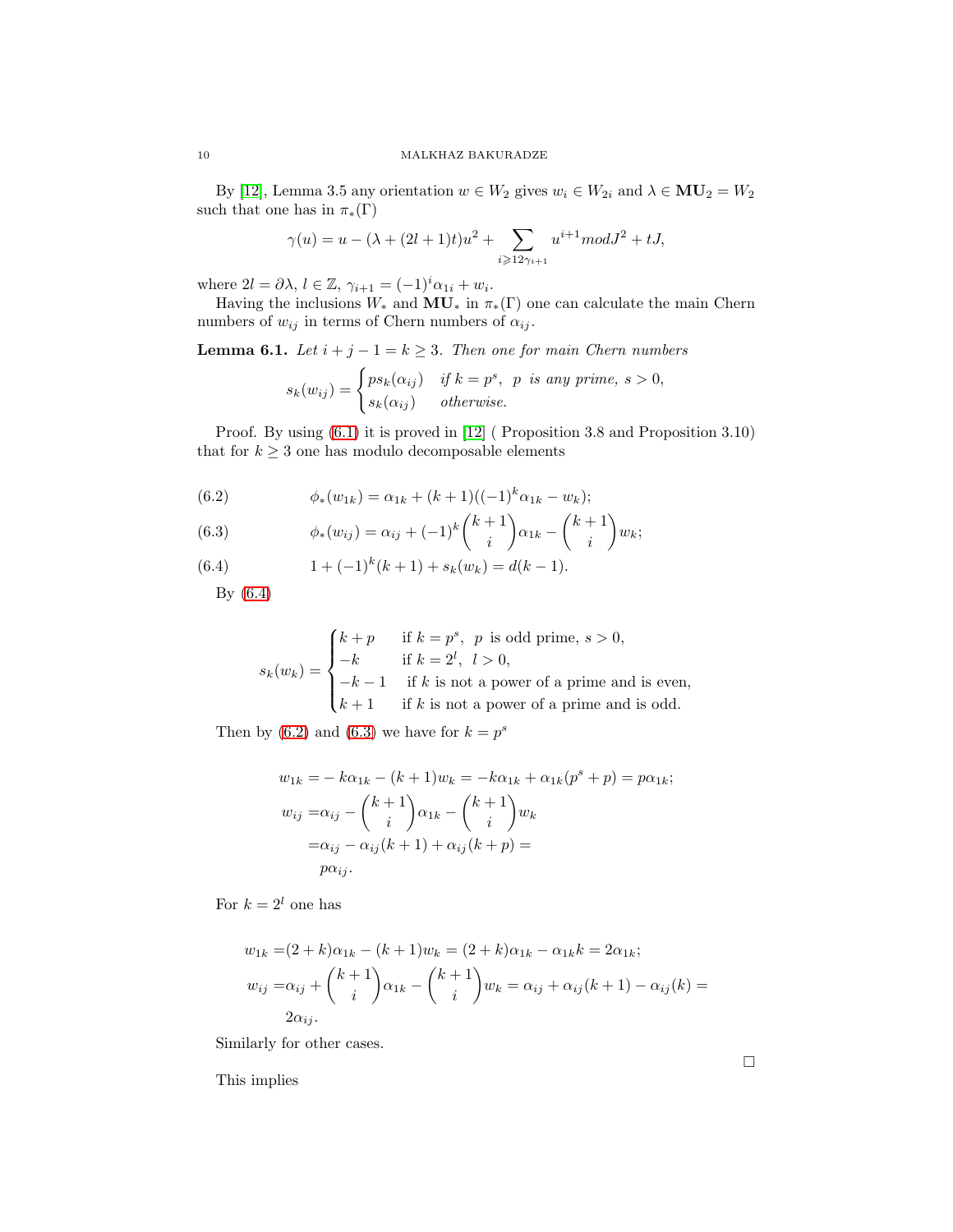11

<span id="page-10-2"></span>Corollary 6.2. Let  $k \geq 3$ . By [\(3.1\)](#page-3-2) and [\(3.2\)](#page-3-3) let  $\lambda_i$  be such that the linear combination  $\mathbf{a}_k = \sum_{i=1}^k \lambda_i \alpha_{ik+1-i}$  is a polynomial generator in  $\mathbf{MU}_{2k}$ . Then

$$
\mathbf{b}_k = \sum_{i=1}^k \lambda_i w_{ik+1-i}
$$

is a polynomial generator in  $W_{2k}[1/2]$ .

Then  $\text{MSU}_*[1/2]$  is a subring of cycles of the boundary operation  $\partial$  in  $W_*[1/2]$ with multiplication ∗

$$
\partial(a * b) = a * \partial b + \partial a * b - \mathbf{CP}_1 \partial a * \partial b.
$$

One has  $\partial CP_1 = 2$  and  $a * b = a \cdot b$  whenever  $a \in Im \partial$  or  $b \in Im \partial$ . Therefore

<span id="page-10-3"></span>
$$
\partial(\mathbf{CP}_1 * \alpha) = 2\alpha - \mathbf{CP}_1 \cdot \partial \alpha, \forall \alpha \in W.
$$

As mentioned in [\[17\]](#page-12-1) this implies that

(6.5) 
$$
\alpha = 1/2\partial(\mathbf{CP}_1 * \alpha) + 1/2\mathbf{CP}_1 \cdot \partial \alpha,
$$

and therefore  $W[1/2]$  is generated by 1 and  $\mathbf{CP}_1$  as a  $\mathbf{MSU}_*[1/2]$  module. It is easily checked that this module is free.

<span id="page-10-0"></span>**Proposition 6.3.** Let  $\mathbf{b}_k$  be as in Corollary [6.2.](#page-10-2) Then

$$
\mathbf{MSU}_{*}[1/2] = \mathbb{Z}[1/2][x_2, x_k : k \ge 3],
$$

where  $x_2 = \mathbf{CP}_2 - 9/8\mathbf{CP}_1^2$  and  $x_k = \partial(\mathbf{CP}_1 * \mathbf{b}_k)$ .

Proof. One has for the values of the Chern numbers

 $c_1c_1[\mathbf{CP}_1^2] = 8, \quad c_1c_1[\mathbf{CP}_2] = 9, \quad c_2[\mathbf{CP}_1^2]$  $c_2[\mathbf{CP}_1^2] = 4,$  $c_2[\mathbf{CP}_2] = 3.$ 

This imply that that  $c_1c_1[\mathbf{b}_2] = 0$ . There are no more Chern numbers having  $c_1$  as a factor and  $s_2[\mathbf{b}_2] = s_2[\mathbf{CP}^2] = 3$ . Therefore  $\mathbf{b}_2$  forms a generator of  $\mathbf{MSU}_4[1/2]$ .

Apply [\(6.5\)](#page-10-3). The main Chern number vanishes on the second (decomposable) component of

$$
\mathbf{b}_k = 1/2\partial(\mathbf{CP}_1 * \mathbf{b}_k) + 1/2\mathbf{CP}_1 \cdot \partial \mathbf{b}_k,
$$

i.e., the first component  $x_k$  has the main Chern number  $2s_k(b_k)$ .

# <span id="page-10-1"></span>7. THE RESTRICTION OF THE CLASSIFYING MAP OF  $F_{Ab}$  on  $\textbf{MSU}^{*}[1/2]$ .

As above let  $F_U = \sum \alpha_{ij} x^i y^j$  be the universal formal group law. By definition the coefficient ring of the universal Abel formal group law  $F_{Ab}$  is the quotient ring

(7.1) 
$$
\Lambda_{Ab} = \mathbf{MU}_{*}/I_{Ab}, \text{ where } I_{Ab} = (\alpha_{ij}, i, j > 1).
$$

Let us apply Euclid's algorithm for the Chern numbers  $s_{m-1}(\alpha_{i,m-i})$  in [\(3.6\)](#page-4-4) Let

$$
z_k = \sum_{i=2}^{k-1} \lambda_i \alpha_{i \, k+1-i}, \quad k \ge 3.
$$

By [\[11\]](#page-12-19)  $I_{Ab} = I_{AB} = (z_k, k \ge 3)$ . Consider the composition

(7.2) 
$$
r_{Ab}: \mathbf{MSU}_{*}[1/2] \xrightarrow{C} \mathbf{MU}_{*}[1/2] \xrightarrow{f_{Ab}} \Lambda_{Ab}[1/2],
$$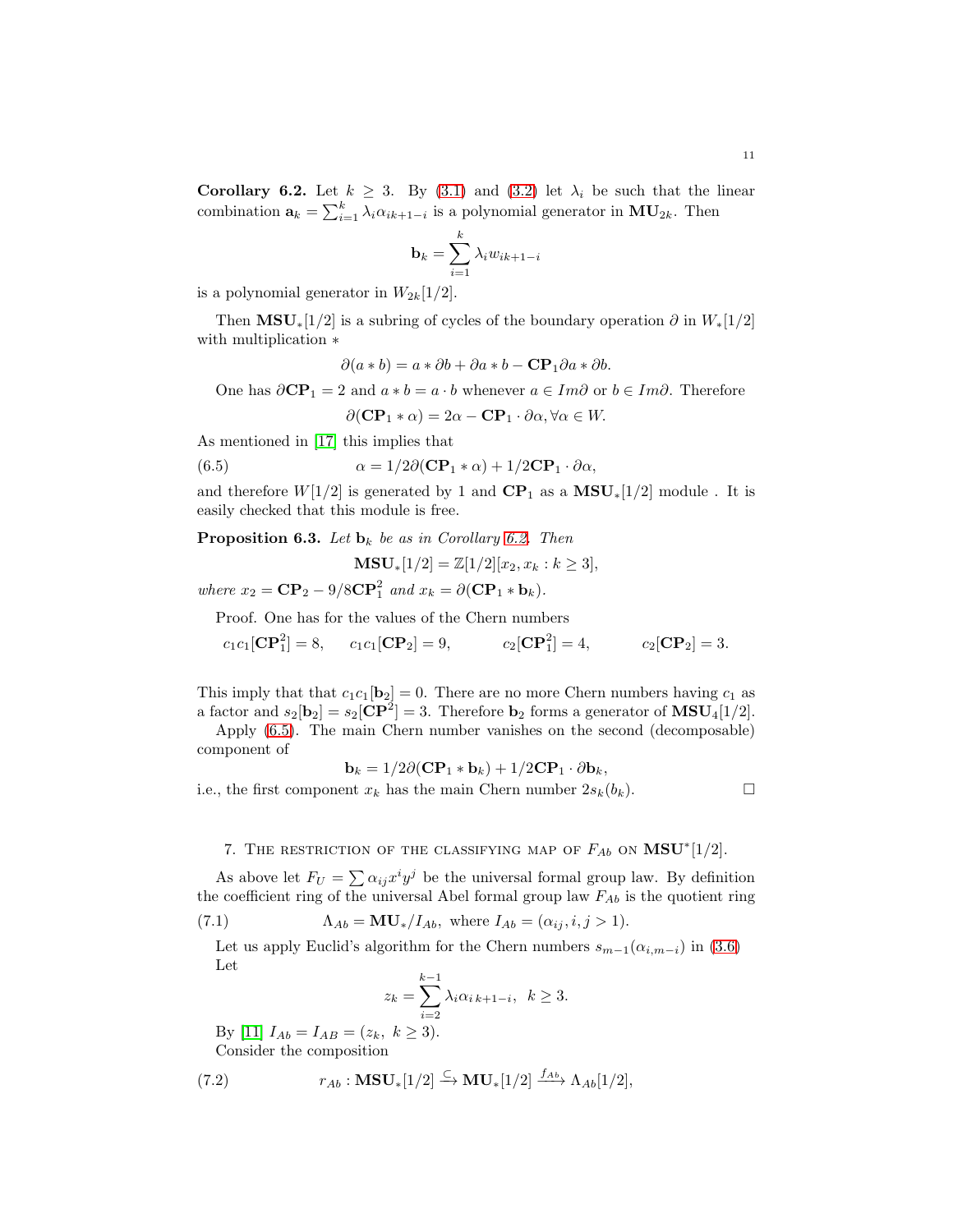where  $\subset$  is forgetful map.

**Proposition 7.1.** One has the following polynomial generators in  $MSU_*[1/2]$ viewed as the elements in  $\text{MU}_*[1/2]$ 

$$
x_2 = \mathbf{CP}_2 - \frac{9}{8}\mathbf{CP}_1^2
$$
,  $x_3 = -\alpha_{22}$ ,  $x_4 = -\alpha_{23} - \frac{3}{2}x_3\mathbf{CP}_1$ .

To prove this we have to check that all Chern numbers of  $x_i$  having factor  $c_1$  are zero. Then we have to check the main Chern number  $s_i(x_i)$  for Novikov's criteria.

We already did this for  $x_2$  in the proof of Proposition [6.3.](#page-10-0) Then by definition  $x_3$ is the coefficient  $-\alpha_{22} \in I_{AB}$  of the universal formal group law. In  $MU_*$  one has

$$
2\alpha_{22} = -3\mathbf{CP}_{3} + 8\mathbf{CP}_{1}\mathbf{CP}_{2} - 5\mathbf{CP}_{1}^{3},
$$
  
\n
$$
\alpha_{23} = 2\mathbf{CP}_{1}^{4} - 7\mathbf{CP}_{1}^{2} * \mathbf{CP}_{2} + 3\mathbf{CP}_{2}^{2} + 4\mathbf{CP}_{1}\mathbf{CP}_{3} - 2\mathbf{CP}_{4}.
$$

Let us compute the Chern numbers of  $x_3 = -\alpha_{22}$ . One has

| X                  | $c_3(X)$ | $c_1c_2(X)$ | $c_1c_1c_1(X)$ |
|--------------------|----------|-------------|----------------|
| $\mathbf{CP}_3$    |          | 24          | 64             |
| $\rm CP_1\rm CP_2$ | h        | 24          | 54             |
| $\mathbf{CP}^3_1$  |          | 24          | 48.            |

It follows all Chern numbers of  $\alpha_{22}$  having factor  $c_1$  are zero. Then  $\alpha_{22}$  forms a generator in **MSU**<sub>6</sub>[1/2] as  $s_3[-2\alpha_{22}] = 4 \cdot 3$ .

Similarly for  $x_4$ : the main Chern number  $s_4(x_4) = 2 \cdot 5$  fits for Novikov's criteria and one has

| X                              | $c_1c_1c_1c_1(X)$ | $c_1c_1c_2(X)$ | $c_1c_3(X)$ |
|--------------------------------|-------------------|----------------|-------------|
| $\mathbf{CP}^4_1$              | 384               | 192            | 64          |
| $\mathbf{CP}^2_1\mathbf{CP}_2$ | 432               | 204            | 60          |
| $\mathbf{CP}^2_2$              | 486               | 216            | 54          |
| $\rm CP_1\rm CP_3$             | 512               | 224            | 56          |
| $\rm CP_4$                     | 625               | 250            | 50.         |

Note  $F_{Ab}$  is a specialization of the Buchstaber formal group law  $F_B$ . In particular one can put  $A(x) = B(x)^2$  in Proposition [\(2.1\)](#page-3-0) to specify  $F_B$  to  $F_{Ab}$  over torsion free ring  $\Lambda_{Ab} [1/2]$ . Then Proposition [5.2](#page-8-2) implies

**Proposition 7.2.** After restriction on  $MSU_*[1/2]$  the classifying map of the universal Abel formal group law becomes the one-parameter genus

$$
r_{Ab}: \mathbf{MSU}_*[1/2] \to \mathbb{Z}[1/2][x_2].
$$